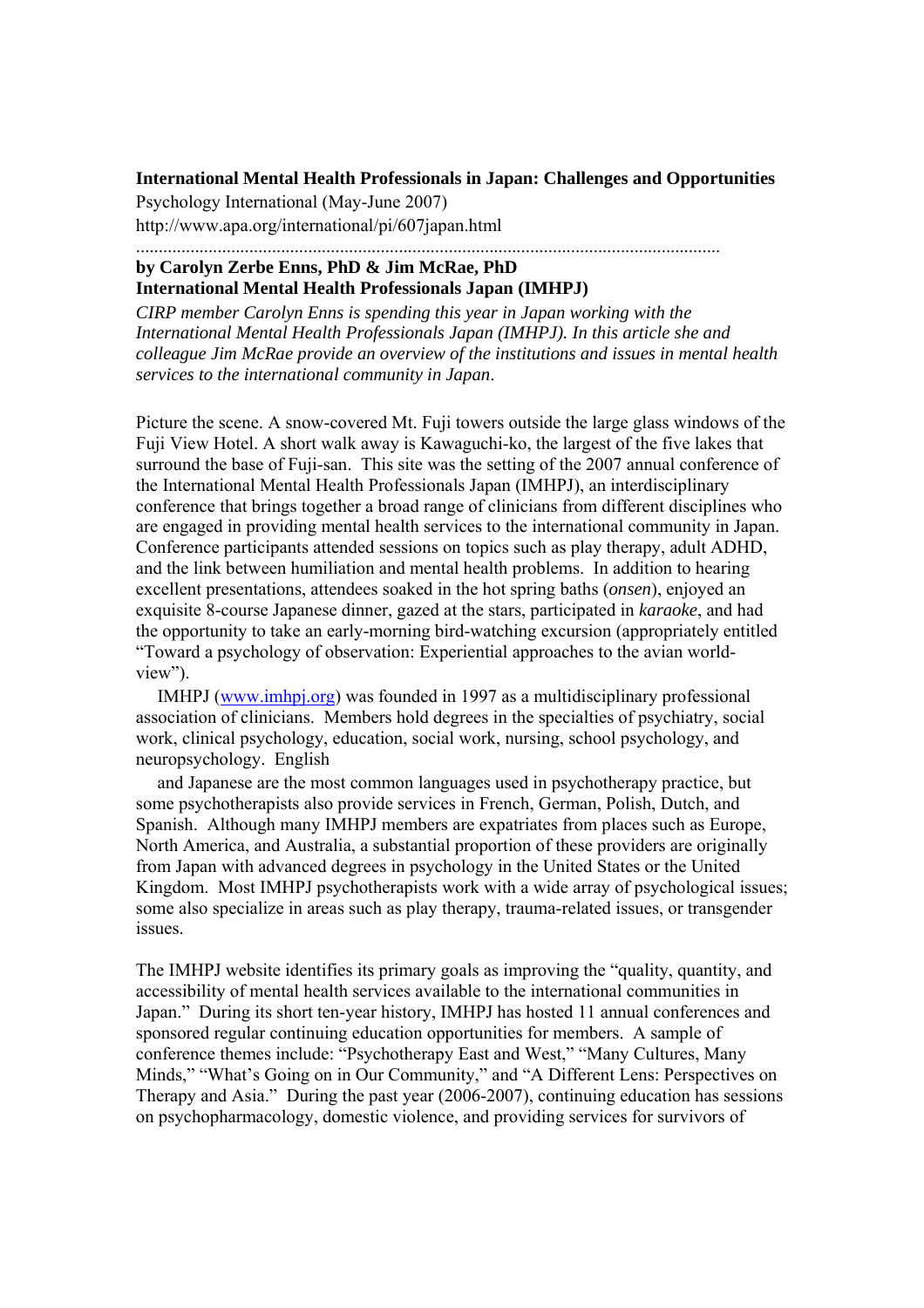natural disasters. Members in the Tokyo area also hold a monthly breakfast meeting to facilitate regular communication and information sharing, conduct regular business, and provide interpersonal support and friendship.

IMHPJ clinicians face a variety of challenges, which makes the presence of this organization especially important. These challenges include finding creative ways to organize a viable practice in a country in which professional counseling is still not used extensively as a method for addressing psychological issues. In addition, many mainstream psychological theories, including those based on domestic multicultural concerns in North America, seem inadequate for working with the cultural challenges facing many clients. Intercultural intimate relationships and bicultural households are increasingly common in Japan. Some estimates indicate that in the Tokyo area, 1 in 10 intimate relationships are those in which partners are from two different cultures. Within these relationships, the complexities of negotiating the diverse and sometimes conflicting cultural norms related to communication, intimacy, child-rearing, gender roles, education, work styles, and extended family relationships are frequent catalysts for seeking psychological services. Furthermore the children of bicultural couples often view themselves as "third culture kids" who struggle to create identities that transcend the boundaries of their parents' cultures. Creating theoretical and practice models for understanding and working with "third culture kids" is a particular concern of many IMHPJ members.

## **Mental Health Regulations in Japan**

At present, IMHPJ members work in a Japanese environment in which licensing and certification procedures in mental health fields are still evolving. Within Japanese clinical psychology programs, the master's degree is considered the degree of practice, and persons with this degree may seek registration and certification as a clinical psychologist (through the Japan Society of Certified Clinical Psychologists) or as a psychotherapist (through the Japan Federation for Psychotherapy). However, the government does not license or regulate psychological practice. The Japanese government licenses medical doctors (including psychiatrists) and social workers, and as a result, some psychologists work under the umbrella of social welfare licensing laws. Psychologists are not able to seek reimbursement for services through the Japanese national health insurance system, unless they receive this reimbursement indirectly by working under the direction of a licensed psychiatrist, typically in a hospital setting. However, these arrangements are somewhat rare and gaining regular access to the services of a hospital-based psychologist is difficult.

Psychologists and mental health practitioners with appropriate credentials are often able to gain reimbursement for services to expatriate clients whose overseas insurance coverage (e.g., from the UK, USA, Australia, other European countries) includes outpatient psychological services. Clients who are Japanese citizens and hold Japanese health insurance policies must generally pay the full fee of psychotherapy. Although some therapists provide a sliding fee scale, the absence of health insurance supports for service further decreases accessibility in a country in which psychotherapy practice is not well understood. Japan also has rigorous drug testing procedures, and many of the newer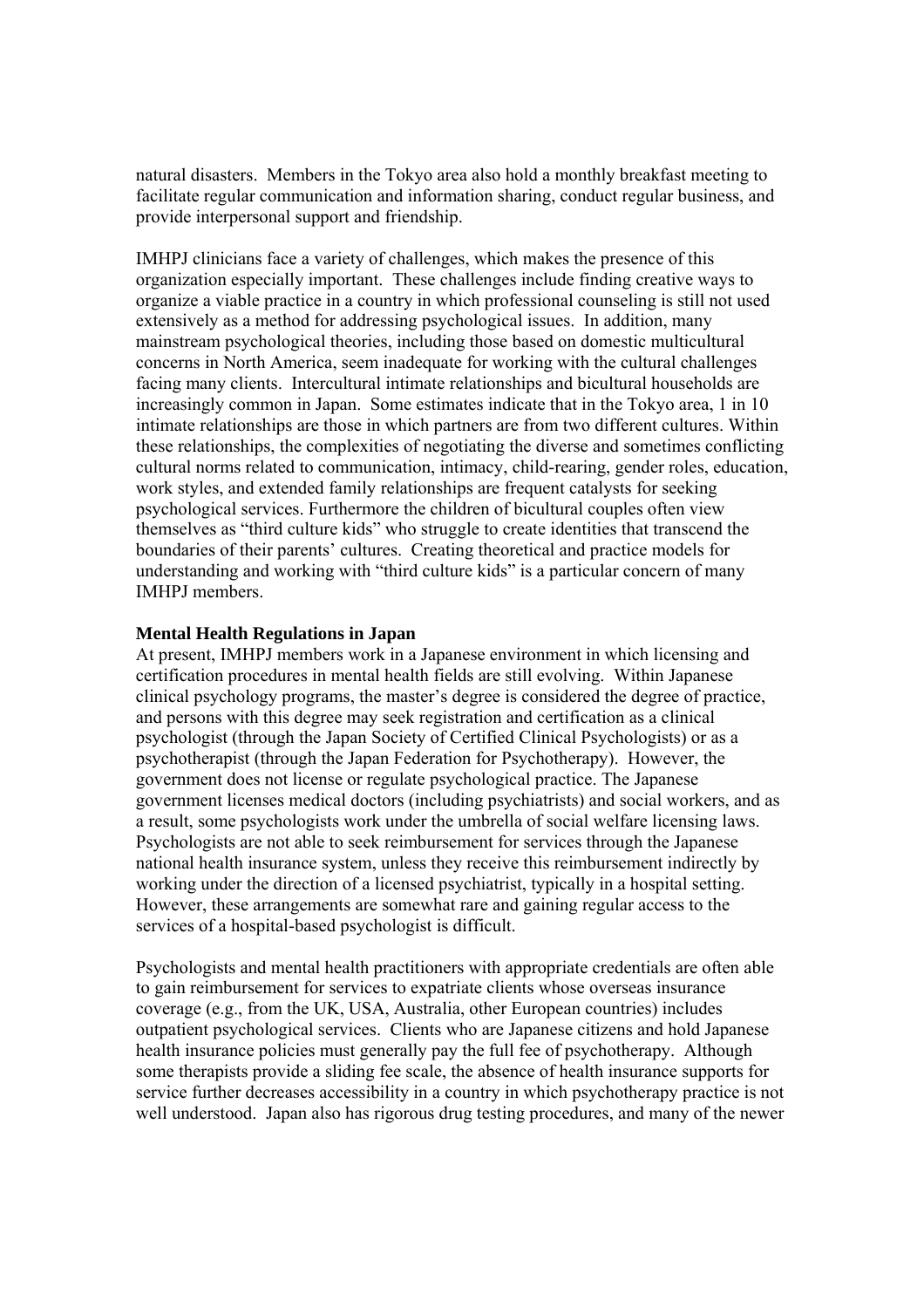medications used for the treatment of psychological problems in North America are not available in Japan. Thus, knowledge of alternative medications available in Japan and close consultation with psychiatrists is often essential for providing comprehensive services.

# **Membership in IMHPJ**

Within the complex and evolving landscape of mental health services in Japan, it is still possible to advertise services as a psychologist or counselor without appropriate academic credentials, training, or supervision. Thus, providing information and verification about IMHPJ's members was a major impetus for the formation of this organization. Qualifications for IMHPJ clinical membership can be met by completing a master's degree or higher in a field of clinical mental health and fulfilling at least 250 hours of direct clinical supervision (50 of which must be post graduation). Clinical membership can also be granted to members who come from countries in which clinical practice is permitted with a bachelor's degree and who have fulfilled all requirements for practice in the country in which they received training. In such situations, members must be able to document ten years of supervised full-time post-baccalaureate clinical practice.

## **IMHPJ Raises Awareness of Ethical Issues in Practice**

In light of these issues, one of the major contributions of IMHPJ is its attentiveness to an ethical foundation for practice. The IMHPJ ethics code is posted on its website and includes elements of the APA ethics code that are especially relevant to psychotherapy practice issues within Japan. The major sections of the IMHPJ code focus on privacy and confidentiality, client rights, professional competence, and the treatment relationship. In the section on the treatment relationship, guidelines related to dual relationships receive special attention. As noted by the IMHPJ ethics code, the code not only provides standards for mental health providers, but also educates members of the public about the importance and nature of ethical behavior. Given the relative absence of external bodies that regulate practice, IMHPJ members also engage in regular discussions about ethical practice.

### **Practice in Japan: Example**

The backgrounds and practice experiences of IMHPJ clinicians are diverse. We conclude by providing a brief glimpse of the practice experience of one of the co-authors, Jim McRae, who is a founding member and current president of IMHPJ. Originally from the United States, Dr. McRae has worked as a clinical psychologist in Japan for 23 years and his career exemplifies a long-term commitment to mental health practice in Japan. He works with adults and couples. He estimates that about half of his clients come from North America, about 10 percent are Japanese, and the rest are from all over the globe. Most are relatively high functioning people who want to understand and change aspects of themselves that get them into similar difficulties wherever they live. Many are from the business community; many teach English, either as a short term adventure or as a long term profession; and many are long-term residents in Japan. For backup, Jim works with several physicians and psychiatrists, although he notes that the resources for dealing with emergencies and/or difficult cases are limited. The "managed health care" struggles that have been affecting practice in the US so extensively are not present in Japan. Most